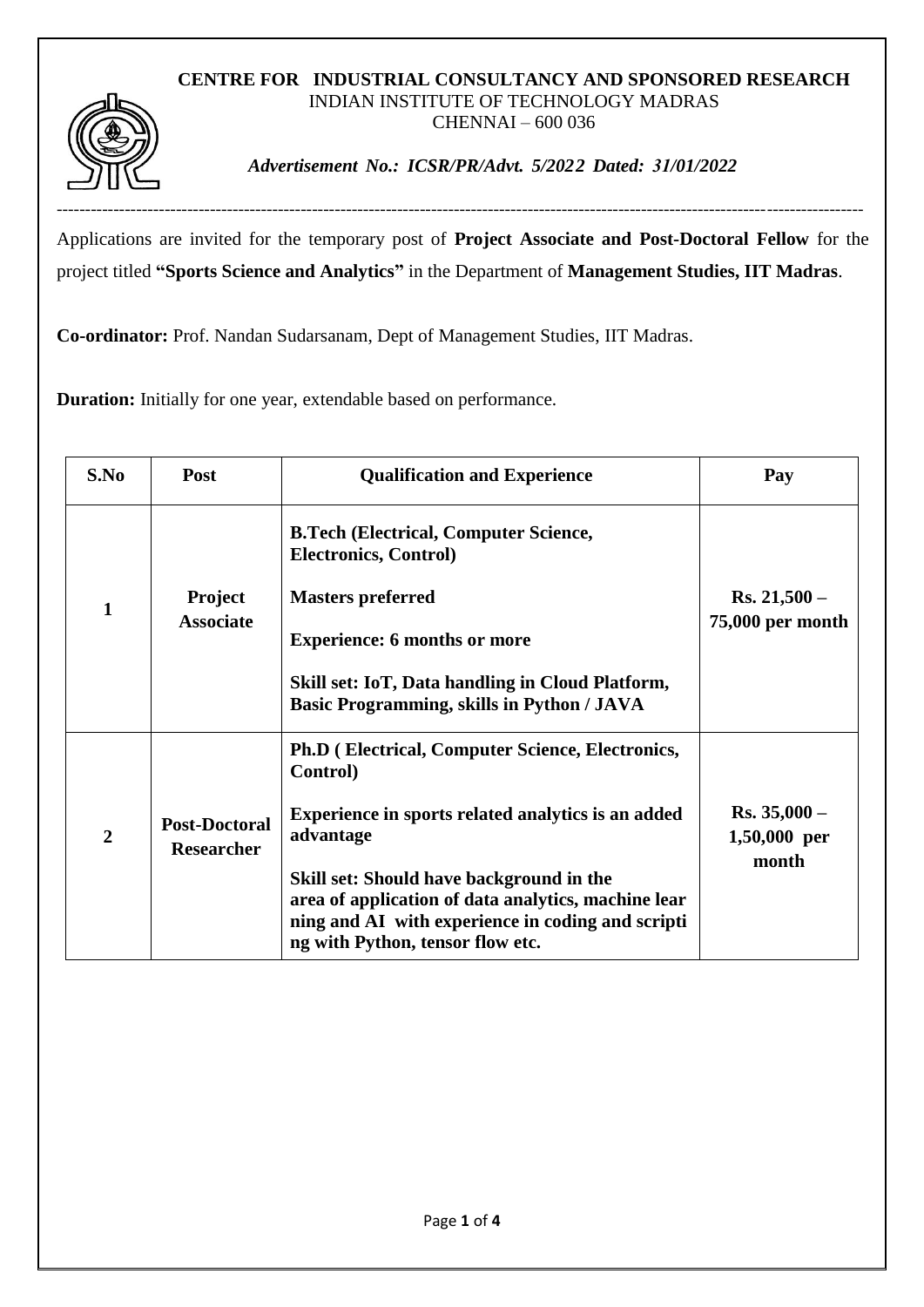## **General Instructions to the candidates**

- 1) All the positions are on purely contract basis.
- 2) The completion of the period of contract will not confer any right for further extension, regularization, permanency at the Institute.
- 3) Candidates should apply online only in the website <https://icandsr.iitm.ac.in/recruitment/> (**Please check the advertisement number Advt. 5/2022 displayed and submit the application for the relevant position**).
- 4) Separate application has to be filled for each post.
- 5) The system will accept single application only with the registered login ID (email) for an advertisement, hence the candidate is requested to select the multiple positions (In case, he/she wishes to apply for more than one position) before the submission of application.
- 6) The application cannot be edited, reverted once it is submitted.
- 7) Candidates should not attempt to apply twice for the same post. If multiple applications are received from a candidate for the same post, his/her candidature will liable to be rejected.
- 8) Candidates should follow the prescribed procedure for submission of online application.
- 9) Candidates are advised to fill their correct and active e-mail addresses in the online application as all correspondence will be made by the Institute through e-mail only.
- 10) The candidates applying for any post should ensure that they fulfil all the eligibility conditions for the post. Their admission to any stage of the selection process will be purely provisional subject to confirmation that they satisfy the prescribed eligibility conditions. Mere issue of registration certificate / call letter to the candidate will not imply that his/her candidature has been found eligible.
- 11) After successful online submission of application, a print out of the application form must be obtained and submitted when called for test. It will be required at the time of document verification/test/interview. Hard copy of the application is NOT to be sent to the Institute.
- 12) Candidates must be citizens of India. Persons who have migrated from Pakistan with the intention of permanently settling in India or subjects of Nepal are also eligible, but in their case a certificate of eligibility from the Government of India will be necessary for appointment. Such candidates should apply to the Government of India in the Ministry of Home Affairs for necessary certificate and furnish satisfactory proof of having so applied.
- 13) The prescribed qualifications are minimum and unless specified, they are required for consideration for the post, even if higher qualification has been acquired and the mere fact that a candidate possesses the same will not entitle him/her for being called for interview.
- 14) Relevant experience gained after the minimum qualifying degree will only be taken into consideration. Minimum requirements of qualifications and/or experience can be relaxed in respect of exceptionally outstanding candidates.
- 15) The experience required is relaxable at the discretion of the Institute in the case of candidates belonging to the Scheduled Caste / Scheduled Tribe, if at any stage of selection, the competent authority is of the opinion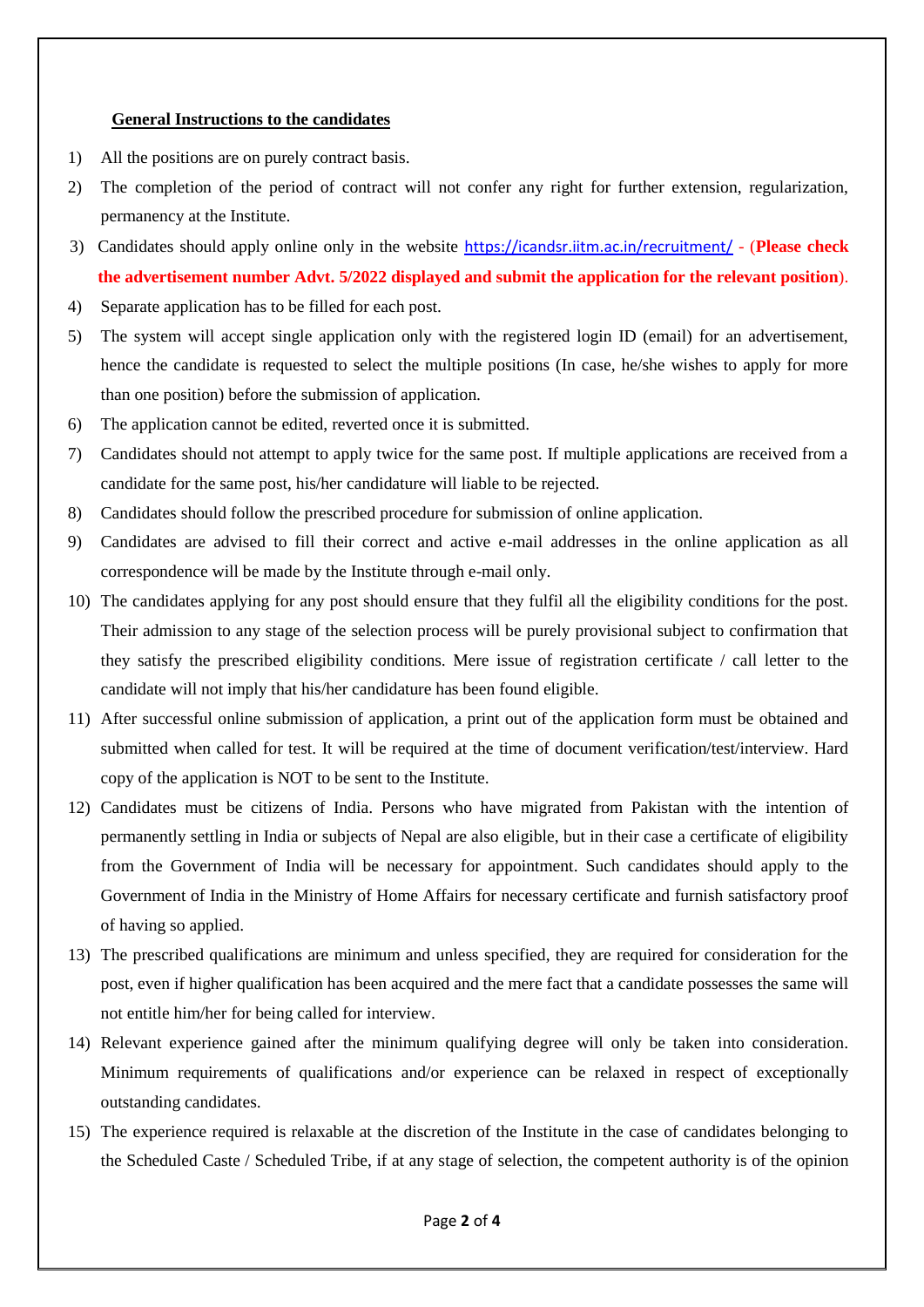that sufficient number of candidates from these communities possessing the requisite experience are not likely to be available to fill up the vacancy reserved for them.

- 16) The Institute reserves the right to restrict the number of candidates for written / skill test / interview to a reasonable limit on the basis of qualifications, level and relevance of experience higher than the minimum prescribed in the advertisement and other academic achievements. The Institute also reserves the right of rejecting any or all the applications without assigning any reasons therefore.
- 17) Calling a candidate for test/interview merely indicates that it is felt that he/she with others may be suitable for the post and conveys no assurance whatsoever that he/she will be recommended or selected or his/her conditions specified in the application will be accepted.
- 18) Candidates will be short-listed for Test/Interview on the basis of the information provided by them in their online applications. They must ensure that such information is true. If at any subsequent stage or at the time of Test/Interview any information given by them or any claim made by them in their online applications is found to be false, their candidature will be liable to be rejected.
- 19) The Institute shall verify the antecedents or documents submitted by a candidate at any time at the time of appointment or during the tenure of the service. In case, it is detected that the documents submitted by the candidates are fake or the candidate has clandestine antecedents/background and has suppressed the said information, then his services shall be liable to be terminated.
- 20) In case of any inadvertent mistake in the process of selection which may be detected at any stage even after the issue of appointment letter, the Institute reserves the right to modify/ withdraw/ cancel any communication made to the candidates.
- 21) Applicants who are working in **any one of the Project at IIT Madras**, must apply through proper channel otherwise they will be required to produce No-Objection Certificate at the time of document verification/Test/Interview. Candidates without NOC will not be permitted to appear for Test/Interview.
- 22) Candidates may send testimonials from persons intimately acquainted with their work and character. If the applicant is in employment, he/she should submit testimonials from the most recent employer or immediate superior as a referee.
- 23) The Institute has a right to decide the mode of screening and testing the applicant for short listing and selection.
- 24) The Institute solely reserves the right not to fill any advertised position without assigning any reason
- 25) Only shortlisted applicants will be contacted.
- 26) No correspondence whatsoever will be entertained from candidates regarding conduct and result of test/interview and reasons for not being called for interview. Canvassing in any form will be a disqualification.
- 27) The crucial date for determining the eligibility criteria for all candidates in every respect shall be the prescribed closing date for submission of online application.
- 28) The Institute strives to have a workforce which reflects gender balance and women candidates are encouraged to apply.